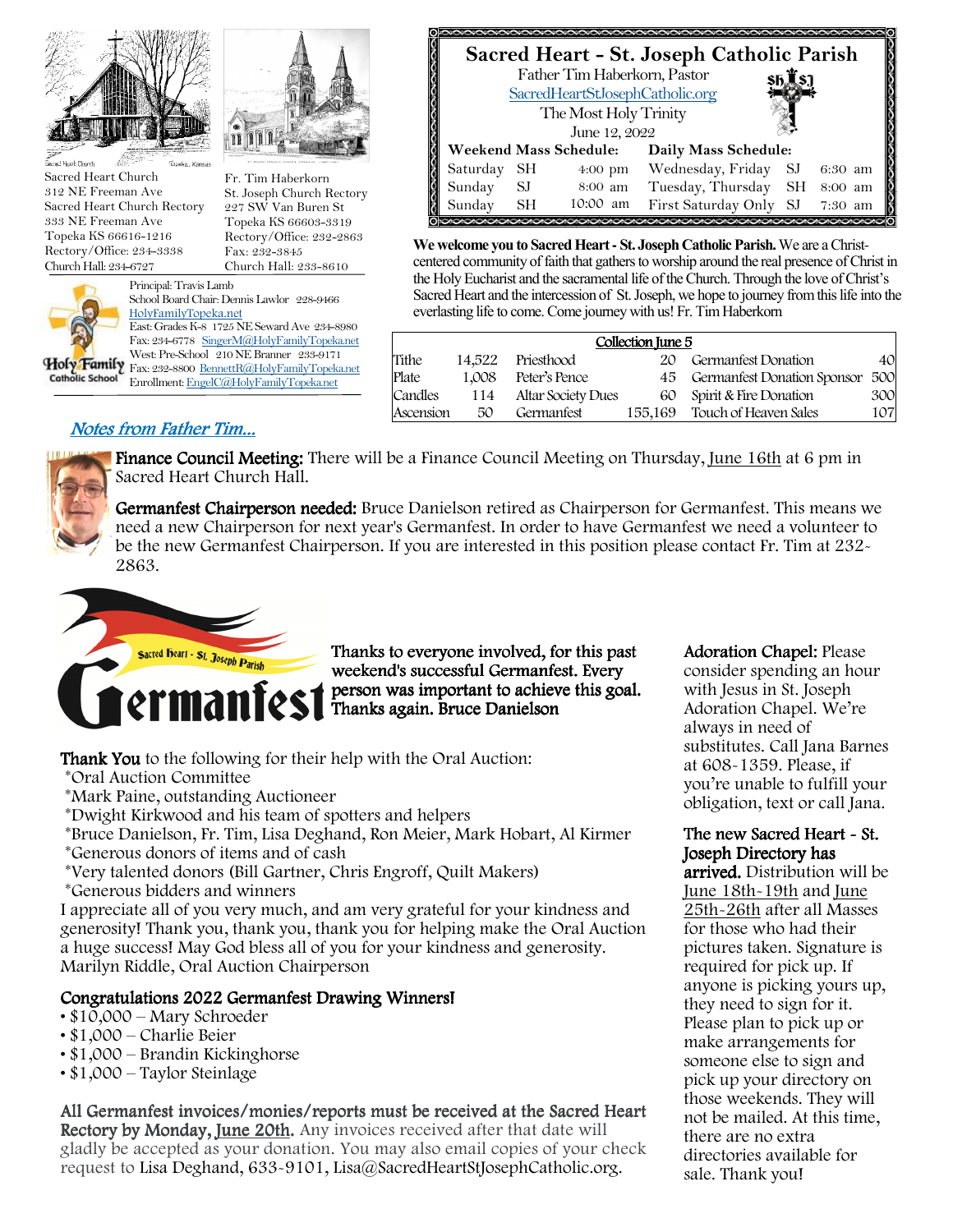| $\sim$<br>--<br>--<br><b>CONTROL</b><br>u<br>$\sim$                                                                                                                                                                                                      | ----<br><b>COLOR</b><br><b>STATISTICS</b><br>$-100$<br>≕<br>1.11<br><b>Service</b><br>=<br>≂<br><b>CONTRACTOR</b><br>----<br>ದ :<br>$\frac{1}{2}$<br>to him as he had a com-                                                                                                                            |
|----------------------------------------------------------------------------------------------------------------------------------------------------------------------------------------------------------------------------------------------------------|---------------------------------------------------------------------------------------------------------------------------------------------------------------------------------------------------------------------------------------------------------------------------------------------------------|
| <br>o.<br><b><i>Reduction Service Services</i></b>                                                                                                                                                                                                       | the property of the first term of the con-<br><b><i>CARL CARL CALL CALL</i></b><br><b>STAND</b><br>--<br>٠<br>٠<br>$\sim$<br>--<br>u.<br>. .                                                                                                                                                            |
| $-$<br>$\sim$<br><b>EXISTENCIAL</b><br>and a feature better than<br>the factor and in city of the<br>-----<br><b>MAIL &amp; Turbulle Trade Technical Re-</b><br>The book of the Control and                                                              | - -<br>-<br>٠<br>the in four to be transition for a<br>to and of the anniversary brings<br>Search to connect to change in below<br>total class a primary in the class<br>ally also believe to become and<br>the area between the Concer-                                                                |
| <b>START SIGNAL</b><br>m<br><b>CARD AND ROOM OF STREET</b><br>And Carl State and Carl State and<br>allowed the above to believe the state<br>and because the party and a property of<br>when most a grant flow or an analysis                            | <b>PAYADOREE</b><br>The manufacturers and the Control of<br>CARLO CARDONAL CAR<br>and a looke way to find his<br>the first of the control and the control                                                                                                                                               |
| actions from 1 to those<br>Indicate Americans is borning of<br>the company's product to the company's company's<br>Catalog Chrysler Corp. In 1987 a Week<br>ad data insura a top commo-<br>a contract today a special part sender<br>Philadelphia (1970) | and the state of the control of<br>the dealer was an end that<br><b>CONTRACTOR</b><br>has been in a community show.<br>all the first party and the first control<br>the first the state is concluded into<br>allow them of these was paid to be the                                                     |
| <b>CALL ROUND THE TANK</b><br>-----<br>College and College in the College and<br>www.last.facturer.com/com/com/<br>and his fire over 1 is being the below<br>in terms who beneficially the first                                                         | the first control of the control of the control of the con-<br>the two himselves in how it has<br>to be an interest form and the control<br>and a deliver with \$10 damn limit and star-<br>allow a distribution and contact<br><b>SELLER IN STREET COMPANY</b><br>and the complete at most look of all |
| structure 1 for businesses.<br>the state and she is the believe the<br><b>Carl Ave</b><br><b>A 2 DOM HOMES</b><br>the state that the best of the state of                                                                                                | <b>RASSOURCE</b><br>955<br><b>SUSPICE AND LONGE</b><br>nowa 1000<br>in the collection program<br><b>Carl Arrest</b>                                                                                                                                                                                     |
| to the property and the property of the<br>a sales sharpers and a<br>the file that matters is become the first<br><b>CONTRACTOR</b>                                                                                                                      | ことてすいいいいい<br><b>CONTRACTOR</b><br>.<br>between the distribution<br><b>Marine of Carl State and</b><br>the firm and control the product of the ad-                                                                                                                                                       |

**Regular bulletin announcement deadline** is Wednesday 8 am. **Full page request deadline** is Tuesday 8 am, **emailed in editable Publisher or Word document only.** Announcements must be submitted to Therese, at Sacred Heart Rectory, 333 NE Freeman Ave, 66616, or Therese@SacredHeartStJosephCatholic.org (preferred).

Lost and Found: If you lost something please check Lost and Found before or after Mass. Sacred Heart Church - cabinet in the usher's room. St. Joseph Church - basket on the shelf in the cry room.

#### Holy Family has two openings for faithful, dedicated, dynamic educators.

1) Middle School Social Studies and Science block 2) Elementary 2nd grade If interested, please call 234-8980 or email Travis Lamb at lambt@holyfamilytopeka.net

Hayden Summer Camps: The Hayden coaches are getting ready for summer and camps are on the Hayden website. See if there is an activity your family might have an interest in participating in. Try something new! There are options for grade school students and high school students. Hayden Stewardship Campaign: Hayden continues to focus on the Visionary Goal of \$2.5 Million. If you'd like to help Hayden reach our goal, visit haydencatholic.org/stewardshipcampaign/pledge-donation-page. If you would like to learn more about the campaign, visit haydencatholic.org/ stewardship-campaign.

Hayden Annual Appeal: Every year Hayden conducts an annual appeal. Funds raised during the Hayden Annual Appeal help close the gap between tuition and the actual cost of educating a student, and directly support our general operating budget and educational programming. Haydencatholic.org/support/annual-appeal/give-now.

# Christian Widow and Widowers

Organization (open to all faiths) will have a Potluck Dinner in Most Pure Heart's Culhane Room at 5 pm on Thursday, June 23rd. Bring a covered dish or dessert. Quarter Bingo will be played after dinner. For more information, call Joann, 233-7350 or Doris, 273-2673.

#### Daughters of Isabella/Little Flower

Circle's June 26th social will be at 1 pm in Christ the King's Yadrich Hall. This gathering will be a covered dish Mother/ Daughter Luncheon with a guest speaker from Mary's Choice. If anyone knows of a member or family member of Daughters of Isabella in need of the Circle's prayers call Diana Ortiz at 554-4256.

# Our Lady of Guadalupe's Fiesta Golf

Tournament is back! The Fiesta Golf Classic will be held at Cypress Ridge Golf Course, located at 2533 SW Urish Rd, 251-6870. Tournament is July 8th, 8 am shotgun. Cost is \$85/person; \$340/team. Contact Joe Gutierrez at 220-3936 or joe.gutierrez.jh2x@statefarm.com

Making plans for the summer? Plan your offertory as well! When your summer travels take you away from Sunday services, eGiving lets you continue to support Sacred Heart-St. Joseph and the ministries you cherish. Sign up from your computer, smartphone, or tablet, and set up a recurring donation or make a one-time gift. Recurring gifts sustain our parish through the busy summer months. You'll provide us with consistent support, even if you're away on a Sunday, so the programs, services, and ministries that mean so much to our community will never miss a beat. Sign up at **Faith.Direct/KS196**, or **text "Enroll" to 785-246-8408**. Thank you for your continued support of our parish family. God bless you, Fr. Tim

|                        | <b>Liturgical Ministry Schedule</b>                                          |                                                                                                                   |                                                                        |                                    |                                                                         |                                   |                       |
|------------------------|------------------------------------------------------------------------------|-------------------------------------------------------------------------------------------------------------------|------------------------------------------------------------------------|------------------------------------|-------------------------------------------------------------------------|-----------------------------------|-----------------------|
| Mass                   | <b>Greeters</b>                                                              | <b>Ushers</b>                                                                                                     | <b>Mass Servers</b>                                                    | Lectors                            | <b>Extraordinary Ministers</b>                                          | <b>Gift Bearers</b>               | <b>Music</b>          |
| 4 pm<br><b>SH</b>      | <b>Jun. 18 Ki</b> m Faulk<br>Ellen Koester<br>Ron & Kathy<br>Sommers         | Brian Jansen<br><b>Floyd Rockers</b><br><b>Steve Renyer</b><br>Dan Konrade<br>Jim Pierce<br><b>Bill Swartzman</b> | Matthew Burghart Mary Lopez<br><b>Isaac Burghart</b>                   | Kathy Elersic                      | <b>Cindy Sleeper</b><br>Kim Faulk<br>Terri Scott<br><b>Kathy Pierce</b> | Kathy & Ron Sommers Spirit & Fire |                       |
| Jun. 19 <br>8 am<br>SJ |                                                                              |                                                                                                                   | Cylier Coffman<br>Miles Arbaiza<br>Daniel Longstaff<br>David Longstaff | Theresa Wittman Belinda Johnson    | Theresa Wittman<br><b>Ron Meier</b>                                     | <b>Bill &amp; Cecelia Pierson</b> | Sandy Carter<br>Choir |
| SΗ                     | <b>Jun. 19 Ara Carbonneau</b><br>10 am Ramon & Kathy Espana<br>Mary Sedlacek | Vance Allen<br>Mike Benson<br>Shane Hilton<br>Scott Henderson<br>Ryan Munoz<br>Craig Ackerman                     | Aiden Roberts<br><b>Avery Roberts</b><br>Daniel Thornton               | Bill O'Mara<br><b>Rod Thornton</b> | <b>Bill O'Mara</b><br>Deb Simons<br>Mike & Lisa Deghand                 | Tina & Bill Gartner               | Spirit & Fire         |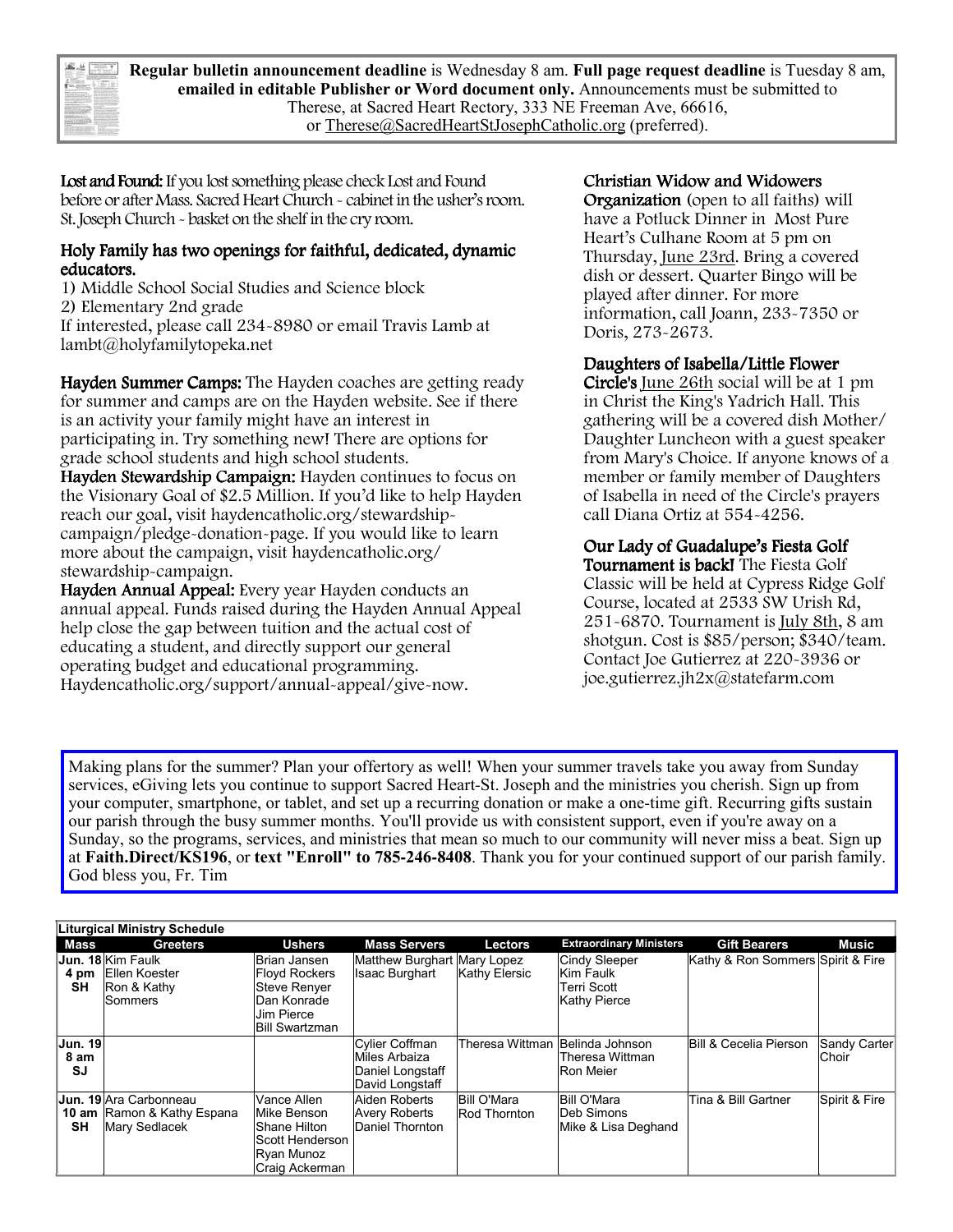

#### Are you an expectant mother? We would like to pray for you and your unborn baby!



**Please pray for expectant mothers and their unborn blessings.** Expectant moms may call Teresa T. at St. Joseph Rectory, 232-2863, to be placed on this special prayer list.

### Paxico Sacred Heart Parish Chicken Dinner!

Buffet style serving 12-3:30 pm Sunday, June 12th. Adults \$15, ages 5-12 \$7, ages 4 and under eat for free. We'll have Bingo, games, raffles, and silent auction. Come to the parish hall in Newbury, located 1 1/2 miles north of Paxico. Mass is at 10:30 am.

Two Job Openings at Christ the King Church - Human Resources and Accounting Specialist: The HRA will assist the parish leadership (pastor, school principal, Early Education Center director) in caring for and managing the human resources and financial affairs of Christ the King Parish. Director of Ministries and Operations: The DMO assists the pastor in caring for and managing the administrative and material affairs of Christ the King Parish, enabling the Pastor to meet the spiritual needs of the Parish. This position oversees parish staff and provides support to all parish ministries, ensuring they are aligned with the parish mission and vision. Please visit ctktopeka.org/job-openings for more details, or send your resume to Father Matthew at frmatthew@ctktopeka.org

The Catholic Campus Center (CCC) at Washburn University is accepting resumes for a full time Director. This position is responsible for administering and promoting the Mission of the Catholic Campus Center. The Director, in cooperation and with support of the chaplain, is responsible for planning, facilitating, and administrating the programs of the Center. In the absence of a Campus Minister, the Director will fulfill the Campus Minister's responsibilities. The Director is a fully initiated member of the Catholic Church, nourishes his/her faith through ongoing spiritual formation and prayer, and publicly adheres to Church teachings. If interested in this position, please send a cover letter and resume to jtorrez@archkck.org.

Why Support the Value Them Both Kansas Constitutional Amendment? Few people realize that Kansas is already becoming an abortion destination - a "haven state" for abortion access. The abortion rate in Kansas is up almost 10% in the latest data released by the Kansas Department of Health and Environment (KDHE). For the first time ever, more than half of all Kansas abortions are being performed on women coming to Kansas from surrounding states. The abortion industry projects that if Roe v. Wade is overturned and Kansas does NOT pass Value Them Both, the abortion rate in Kansas will skyrocket by 1,300% to more than 100,000. Let's not allow our state to become a destination for abortion; let's make Kansas a destination for Life! Vote YES for Value Them Both on August 2nd. To learn more visit ValueThemBoth.com.

| Please fill out the slip below if you                                                                        | * consider yourself to be a parishioner, but haven't returned a registration packet,<br>* are a visitor wanting to join the parish,<br>* are a parishioner changing information,<br>* are planning to leave the parish.<br><b>Thank you!</b>                                                                                                                           |
|--------------------------------------------------------------------------------------------------------------|------------------------------------------------------------------------------------------------------------------------------------------------------------------------------------------------------------------------------------------------------------------------------------------------------------------------------------------------------------------------|
| Have you changed your contact information?<br><b>Leaving Sacred Heart - St. Joseph Parish?</b><br>Date: 1022 | Have you been a visitor to Sacred Heart - St. Joseph Parish and want to become a member? Forms will be<br>mailed to you to complete and return; then, you will be a registered member.<br>Please complete this form and drop in the collection basket, or mail to either rectory. Addresses are on page 1.                                                             |
| Name                                                                                                         | For Current Members:                                                                                                                                                                                                                                                                                                                                                   |
| Address                                                                                                      | Envelope / ID#                                                                                                                                                                                                                                                                                                                                                         |
|                                                                                                              | Former Address                                                                                                                                                                                                                                                                                                                                                         |
|                                                                                                              |                                                                                                                                                                                                                                                                                                                                                                        |
|                                                                                                              | $(Old)$ Phone $\#$                                                                                                                                                                                                                                                                                                                                                     |
| Marital Status                                                                                               | $(Old)$ Email $\qquad \qquad$ $\qquad \qquad$ $\qquad \qquad$ $\qquad \qquad$ $\qquad \qquad$ $\qquad \qquad$ $\qquad \qquad$ $\qquad \qquad$ $\qquad \qquad$ $\qquad \qquad$ $\qquad \qquad$ $\qquad$ $\qquad \qquad$ $\qquad$ $\qquad$ $\qquad$ $\qquad$ $\qquad$ $\qquad$ $\qquad$ $\qquad$ $\qquad$ $\qquad$ $\qquad$ $\qquad$ $\qquad$ $\qquad$ $\qquad$ $\qquad$ |